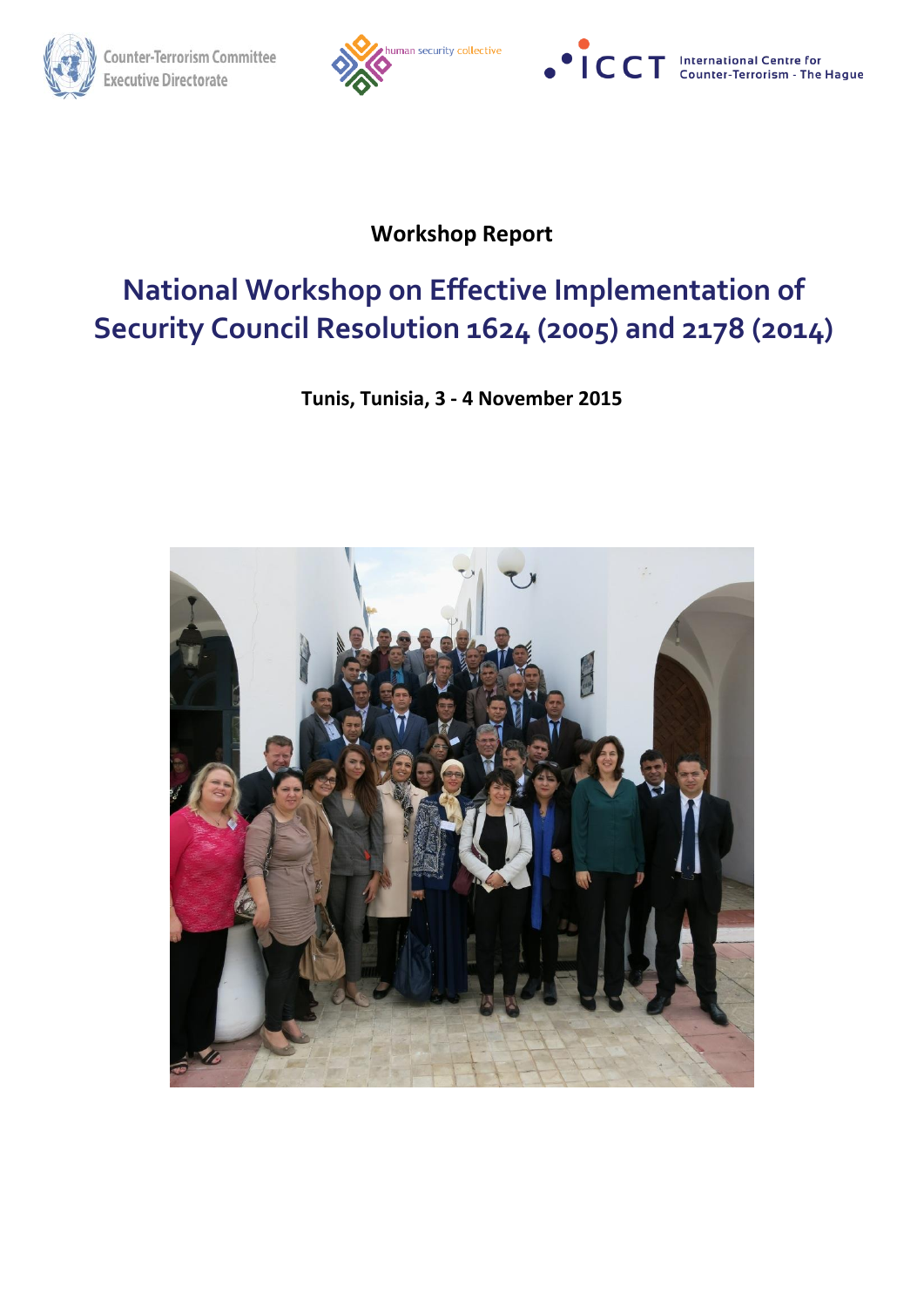



# **Introduction and Workshop Objectives**

A two-day workshop took place on 3 and 4 November 2015 in Tunis, Tunisia, with the purpose of discussing an effective implementation of UN Security Council Resolutions 1624 (2005) and 2178 (2014). The meeting was aimed at the development of an effective, comprehensive and multistakeholder implementation action plan of the National Strategy Against Extremism and Terrorism that had been developed by the National Commission against Terrorism and Violent Extremism in Tunisia, that was established by the High Council for National Security on 12 February 2015. The workshop, facilitated by the United Nations Counter-Terrorism Committee Executive Directorate (CTED) and co-organised by the Government of Tunisia, the International Centre for Counter-Terrorism – The Hague (ICCT) and the Human Security Collective (HSC), brought together representatives of various ministries and security agencies of the Tunisian government as well as a few representatives from civil society. The main objective of the workshop was to find openings for dialogue and engagement between both government and civil society representatives in order to implement the National Strategy Against Extremism and Terrorism.

# **Background Information**

In June 2013, CTED together with ICCT and HSC hosted a regional workshop for member states from North Africa on the implementation of UN Security Council Resolution 1624.<sup>1</sup> The aim of the regional workshop was to raise awareness in a regional context of the issues of incitement to terrorism, the legal measures that need to be taken in full respect of human rights, and the need for prevention strategies and close cooperation with civil society organisations. This national workshop took place from 3-4 November 2015 and focussed on the situation in Tunisia, analysing and drafting policies that would address the threats and problems that Tunisia is facing with regard to violent extremism and foreign (terrorist) fighters. The programme of the workshop built on the National Strategy Against Extremism and Terrorism that had been drafted by the National Commission against Terrorism and Violent Extremism, with a main focus on action planning of the prevention pillar of the strategy.

## **Meeting Overview**

1

The workshop was opened by the Minister of Foreign Affairs of Tunisia, Mr. Taïeb Baccouche, who emphasised the complexity of terrorism and the need for the implementation of the National Strategy against Extremism and Terrorism to be multidimensional. Other statements in the opening panel were made by the Resident Coordinator of the UN office in Tunisia, Mr. Mounir Tabet, who noted that the Tunisian National Dialogue Quartet, who were awarded the Nobel Peace Prize, was a good model to be followed. Mr. Jean-Phillippe Morange, on behalf of UN CTED, pointed out the importance of regularly revisiting the National Strategy in a multi-disciplinary and multi-stakeholder way and Mr.

<sup>&</sup>lt;sup>1</sup> See http://www.un.org/en/sc/ctc/news/2013-07-15 Algiers.html an[d http://icct.nl/event/implementation](http://icct.nl/event/implementation-of-un-security-council-resolution-1624-2005/)[of-un-security-council-resolution-1624-2005/.](http://icct.nl/event/implementation-of-un-security-council-resolution-1624-2005/)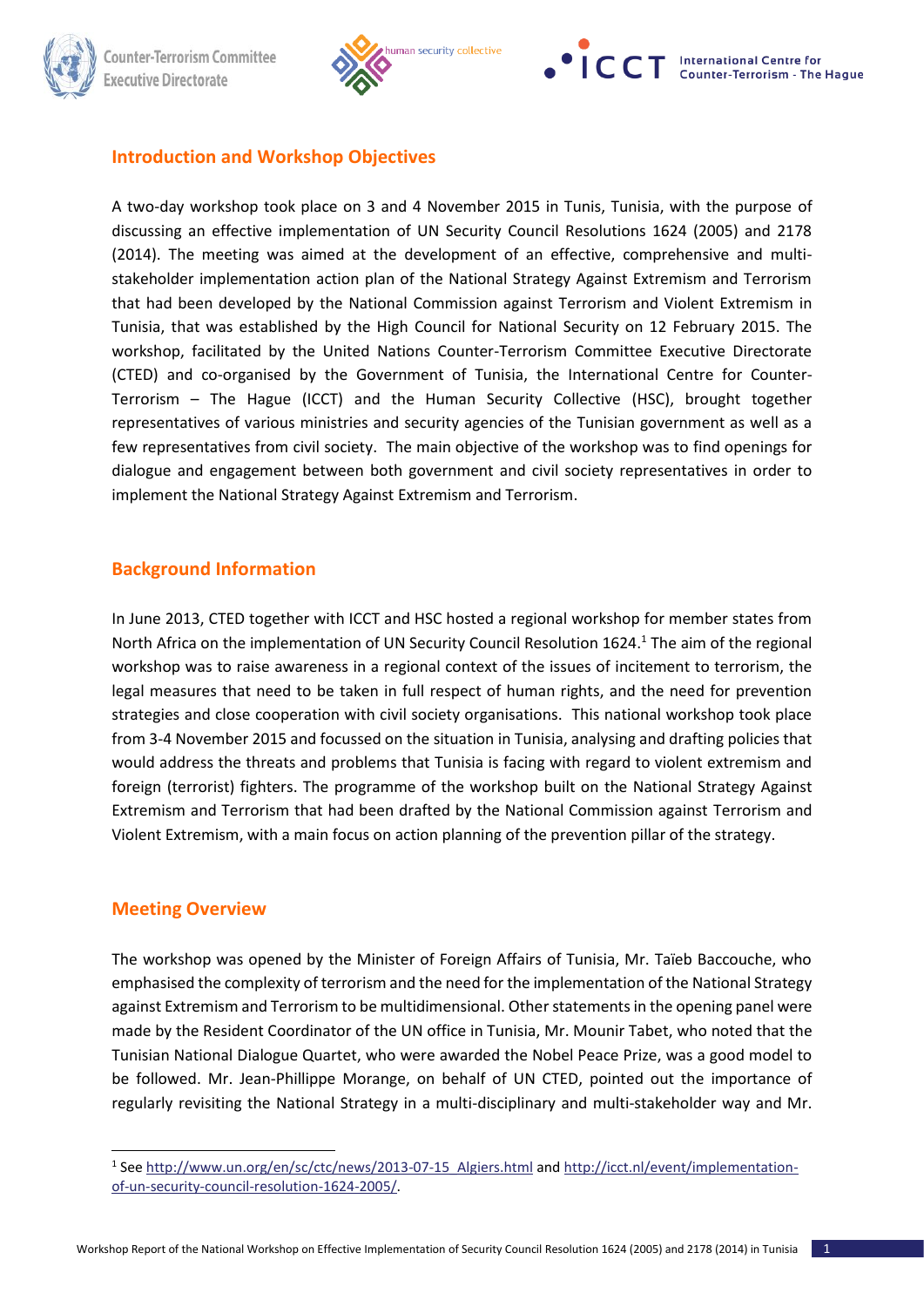





Fulco van Deventer, on behalf of the facilitators, congratulated the National Commission with the Strategy and their willingness to discuss the contents with representatives of various ministries and security agencies of the Tunisian government, as well as a few representatives from civil society.

The workshop took place over the course of two days and was divided in four sessions. The sessions offered ample time for inter-active discussion, also building on the outcomes of several break-out sessions during which participants would develop concrete proposals in smaller groups for the implementation of the National Strategy Against Extremism and Terrorism, after which these proposals were presented to the plenary and discussed by all participants.

# **Action Planning Session of 1624 Workshop**

**Introducing Tunisia's National Strategy Against Extremism and Terrorism** During **Session I**, representatives of the National Commission presented the National Strategy Against Extremism and Terrorism. The rationale to place the coordination within the Ministry of Foreign Affairs was explained; the terrorist threat not only concerns Tunisia at the national level but is perceived as a global threat and therefore collaboration is required with international experts and institutes such as the UN. The need to develop a National Strategy was highlighted, noting that 2013 was a very tough year for Tunisia and the government had to look critically into the capacity of institutions to counter terrorism and how to balance freedom of expression with preventative measures.

As illustrated in table 1 on page 3, the Strategy consists of four pillars dealing with prevention, protection, prosecution, and response mechanism. Pillar I on prevention deals with the underlying causes of terrorism and violent extremism, includes the prohibition by law of incitement to terrorist

acts, highlights the importance of promoting a culture of dialogue, tolerance and promotion of respect of different cultures and beliefs, and acknowledges the importance of the prevention of radicalisation in prisons. The problem of foreign (terrorist) fighters also takes central stage in this pillar. Pillar I also focuses on



the protection of vital infrastructure, and stresses the importance of exchange of information and coordination of activities. Pillar II on Protection mainly deals with the fight against terrorism, the development of CT protection plans, the cooperation between various intelligence agencies and the set-up of up-to-date information and a communication system. It also aims to put in place better border control mechanisms and control on the financing of terrorism. Pillar III on Prosecution, emphasises the strengthening of the national capacities to fight terrorism through the use of legal measures and underlines the importance of enhancing international legal cooperation. The focus of Pillar IV, the Response, is on the putting in place of a crisis response and management mechanism that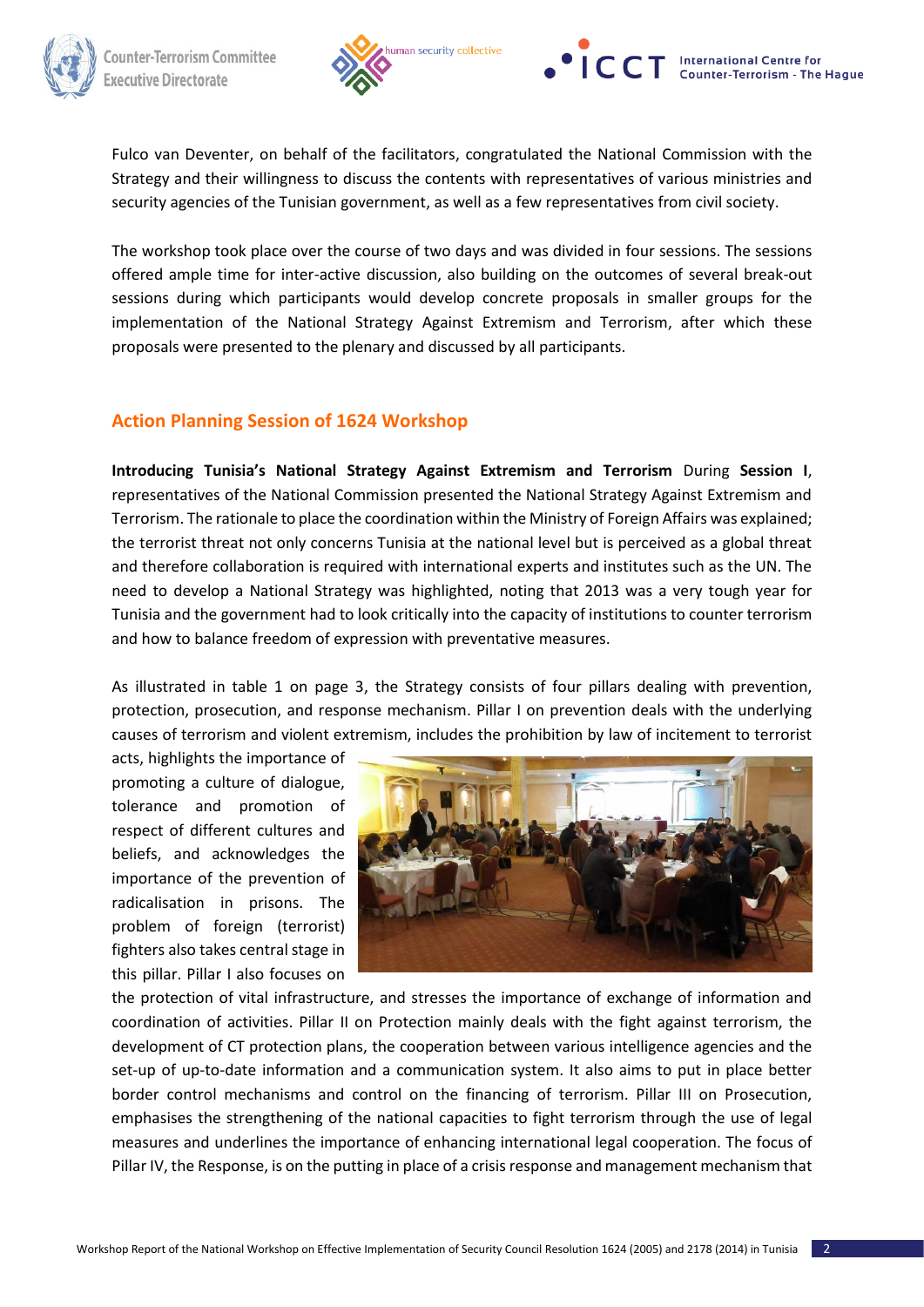





is aligned regionally and globally. Pillar IV also deals with victims of terrorism, the role of protected witnesses and the rights of detainees.

Furthermore, it was explained that the Strategy consists of eight tables that relate back to the crosscutting themes of the four pillars. The eight tables deal with: deradicalisation, police and intelligence, financing of terrorism, border control, cyber space, foreign fighters, justice, and finally international cooperation. Each table identifies the objective, the measures, the responsible stakeholder, the partners and the exchange mechanisms per topic.

## **Table 1: Overview of Focus of Pillars in Tunisia's National Strategy against Extremism and Terrorism**

| Pillar I:<br>Prevention                                                                                                                                                                                                                                                                                                                                                                | Pillar II:<br>Protection                                                                                                                                                                                                                                                            | Pillar III:<br>Prosecution                                                                                                                             | Pillar IV:<br>Response                                                                                                                                                    |
|----------------------------------------------------------------------------------------------------------------------------------------------------------------------------------------------------------------------------------------------------------------------------------------------------------------------------------------------------------------------------------------|-------------------------------------------------------------------------------------------------------------------------------------------------------------------------------------------------------------------------------------------------------------------------------------|--------------------------------------------------------------------------------------------------------------------------------------------------------|---------------------------------------------------------------------------------------------------------------------------------------------------------------------------|
| • Addressing root causes<br>•Prohibition by law of<br>incitement<br>.The role of education<br>•Promoting a culture of<br>peace and dialogue<br>•Tolerance and respect of<br>different cultures and<br>beliefs<br>•Prevention of<br>radicalisation in prisons<br>• Protection of vital<br>infrastructure<br>•Importance of exchange<br>of informaiton and<br>coordination of activities | • Fight against terrorism<br>•Development of CT<br>protection plans<br>•Cooperation between<br>intelligence agencies<br>•Setting up up-to-date<br>information and<br>communication system<br>• Setting up Border Control<br>mechanism<br>• Control on the financing<br>of terrorism | • Strenghtening of the<br>national capacities to<br>fight terrorism through<br>use of legal measures<br>• Enhancing international<br>legal cooperation | •Globally and regionally<br>aligned crisis response<br>and management<br>mechanism<br>• Victims of terrorism<br>• Role of protected<br>witnesses<br>• Rights of detainees |
|                                                                                                                                                                                                                                                                                                                                                                                        |                                                                                                                                                                                                                                                                                     |                                                                                                                                                        |                                                                                                                                                                           |

# **Conditions Necessary for Effective Engagement Strategies**

In Session II, the conditions necessary for effective engagement strategies were discussed. The speakers stressed that "counter-terrorism" or "countering violent extremism" is not the title used by civil society organisations when they execute programmes that strengthen resilience in society, yet these programmes are beneficial to those goals. The different language is used to ensure they preserve the trust of the constituencies in which they work. Trust is key to the kind of work that needs to be done in the communities. In order to ensure effective engagement between government and civil society, all stakeholders need to invest in trust building. This should be a long-term investment towards equal partnerships with respect for each other's unique role. Civil society organisations offer both a bird's eye view as well as a ground-level view, meaning they have the ability, depending on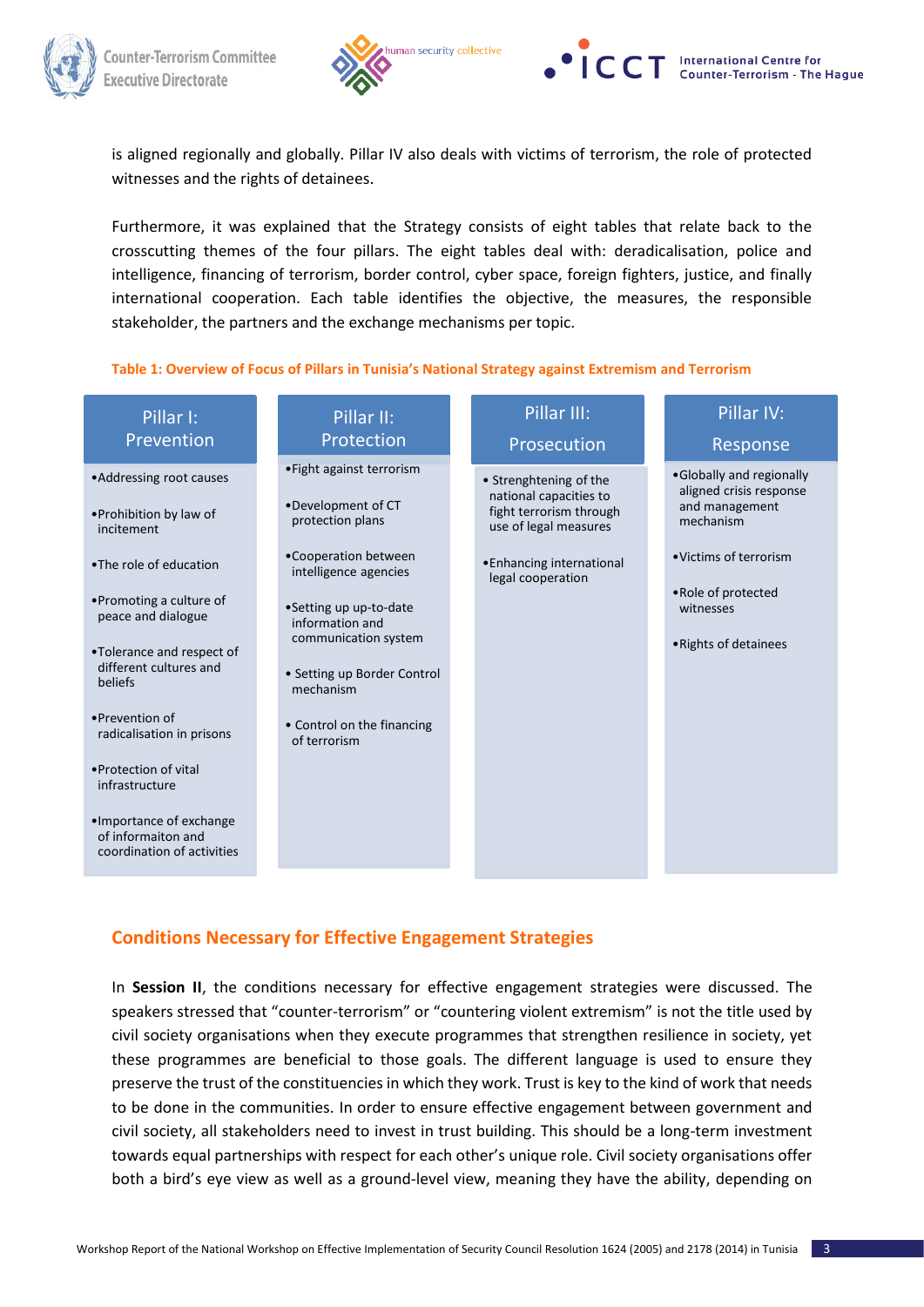



their role, to keep an eye on the trends and effectiveness of policies as well as recognising the earlywarning signals of communities and individuals at risk. The engagement process entails a balancing of different ideas and bringing on board multiple agendas. It will also be very important to engage women in this process and to let them take the lead in activities. Working towards effective engagement starts with a common understanding of the security challenges the society is facing. Developing a common security concept that is shared by all stakeholders in this process is therefore key. Especially reaching out to the communities that are most at risk in terms of radicalisation and infiltration, means stepping out of the comfort zone to ensure this category is not overlooked when implementing an engagement strategy.

## **Box 1: Steps Identified for Effective Engagement between Government and Civil Society**

A number of steps were identified that could help this process along:

- information sharing;
- consultation;
- involvement;
- collaboration;
- and empowerment of the partners.

Finally, a precondition for any effective strategy is solid research into the root causes of the problems.

During the discussion, participants pointed out that guidelines are needed to distinguish reliable civil society partners from spoiler organisations. It was also mentioned that there is a need to set up a network of civil society organisations that can engage with the government. It might also be necessary to invest in capacity building of civil society in order to improve their effectiveness in countering violent extremism (CVE) activities. Civil society organisations can contribute in the areas of development, promoting democratisation and respect for human rights, rehabilitation and reintegration of detainees, and working with families. It was pointed out that civil society could offer good practices, for instance as credible messengers working according to the principles of community policing. Finally, the point was made that a system for follow-up and evaluation of policies is needed.

# **Implementation of Pillar I of the National Strategy**

Since the focus of this workshop was on the implementation of pillar I of the National Strategy, in **Session III** the participants discussed the main objectives of pillar I.

## **Box 2: Main Objectives of Pillar I**

- promoting a culture of peace and dialogue, and the role of education;
- countering incitement to terrorism and other legislation;
- addressing the root causes of violent extremism;
- development of a strategy on preventing violent extremism;
- counter-narratives and communication strategies;
- reintegration and rehabilitation of former fighters; and a definition of violent extremism.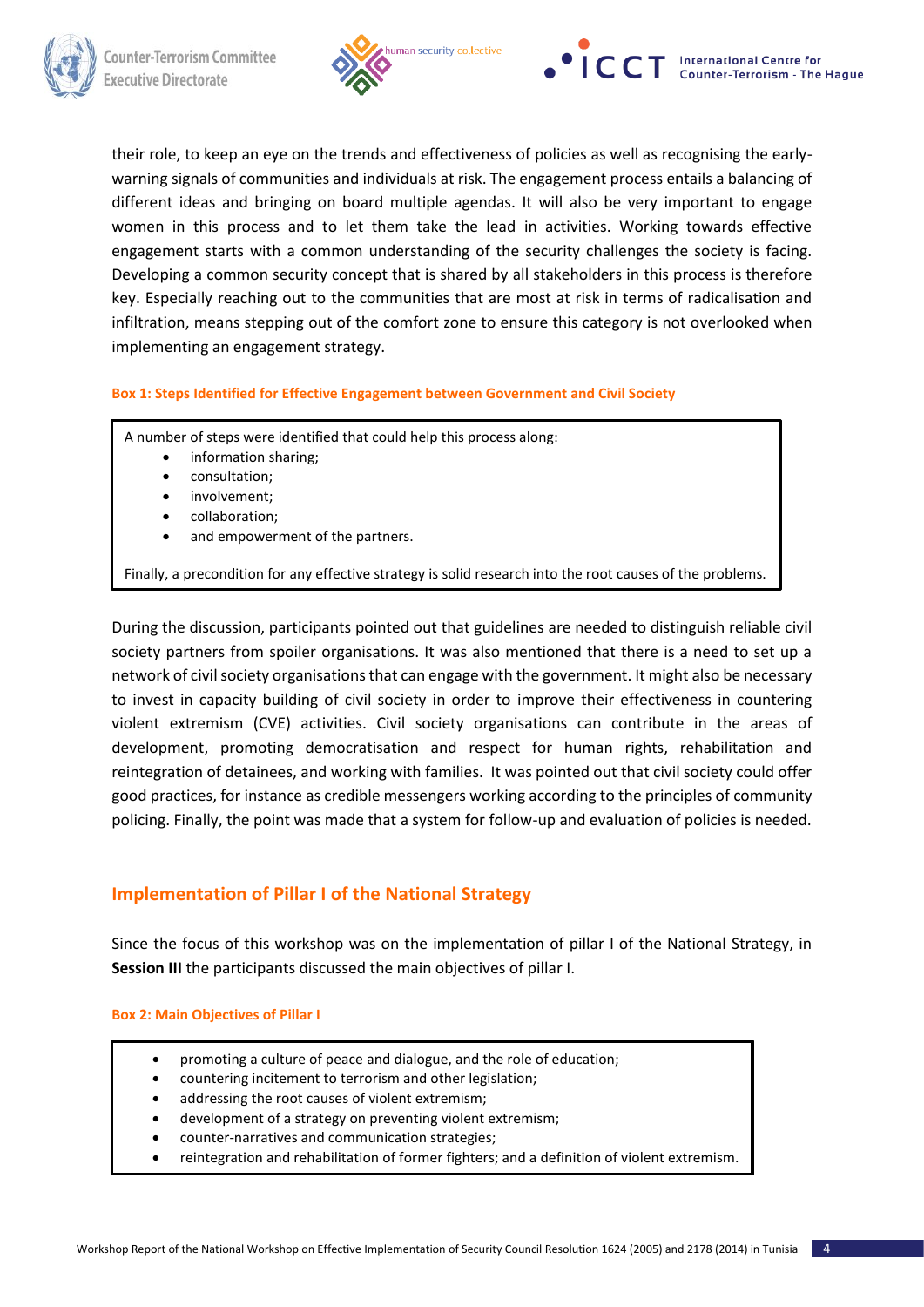





On the *objective of promoting a culture of peace and dialogue and the role of education*, participants emphasised that dialogue is key, and should be something that is respected and practiced from the start. The focus should be on the youth. Peace dialogue should become and intrinsic part of the culture which should start in the family. It was therefore recommended to include it in the education curriculum. The elements of diversity should also be part and parcel of a culture of peace. Special attention needs to be paid to religious education. There might be a need to change the content of religious discourse through special channels. In order to effectively promote a culture of peace and dialogue it is important to analyse the fundamental causes of extremism, and unify the perspectives of experts to be incorporated in the elements of a CVE strategy. Finally on this objective, participants advised that also the mass media plays a role in promoting a culture of peace and dialogue.

On *the objective of countering incitement to terrorism*, participants stressed that legislation that criminalises 'incitement to terrorism' should be clear on the scope and the definition. It was suggested

that also indirect incitement should fall within this scope. Legislation on criminalising incitement to terrorism should go hand in hand with defining what uncivil or violent extremism entails. In addition to legislation, participants emphasised that anticipation and prevention is also necessary. The government could contribute by



stimulating a rationalisation of the religious discourse and by training imams and religious personnel in a moderate interpretation of Islam, which clearly distinguishes between religious interpretations that advocate hatred, intolerance or violence, and those that distance themselves from these interpretation and are rather more open to diversity. People who are in charge of religious discourse in certain institutions should be kept accountable, and if necessary mosques need to be closed. Participants also stressed that this is not only a responsibility of the state, but of the whole society.

On *addressing the root causes of violent extremism*, participants discussed the need for a comparative analysis of the root causes of violent extremism. It was emphasised that if there is a real gab, this needs to be filled before extremists take advantage of it. One needs to invest in a mind-set that rejects extremism. Mosques that mobilise extremists need to be neutralised. Erroneous ideas about religion and erroneous school curriculum need to be prevented. Additionally, they stressed the need for equality of opportunities and social justice. Finally on this objective, participants stressed the need to dry up the financial sources that facilitate the spreading of extremist ideas.

On *developing a strategy on preventing violent extremism* (PVE), participants underlined the need for a multi-level strategy. It is considered important to also focus on the inland regions. As part of a PVE strategy, public-private partnerships need to be developed with internet companies to control the discourse on the internet. Media could play an important role by promoting a moderate religious discourse, which clearly distinguishes between religious interpretations that advocate hatred, intolerance or violence, and those that distance themselves from these interpretations. In the analysis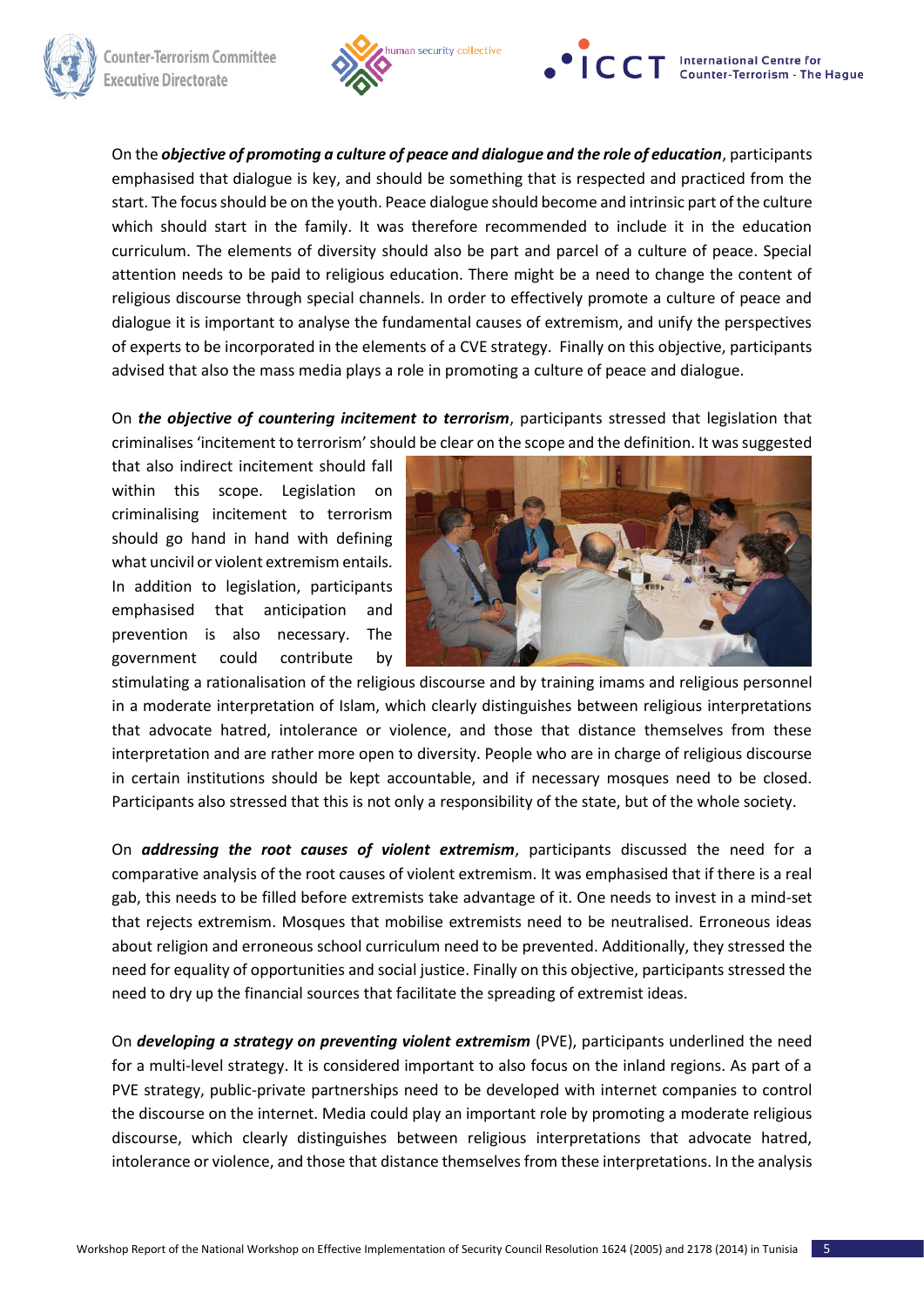



of the participants a religious identity is missing on a national level. In general, participants stressed the need to reinforce a communication strategy.

On *counter-narratives and communication strategy*, the participants emphasised that the discourse is shaped by the whole of society, and not only by imams. The mass media could play a role by launching a sensitisation campaign. In general, what needs to be communicated is a soft and moderate religious discourse, which takes a stand against the religious interpretations that advocate hatred, intolerance or violence, and counter-balances the extremist discourse. It was suggested that a website could be created for anti-extremist propaganda.

On *rehabilitation and reintegration of former fighters and detainees*, participants first of all stressed the need to identify who they are and how they have passed the borders. Participants also underlined to recognise that returnees are still human beings, and that a wrong response might have a negative impact. It was submitted that it might be necessary to separate different categories of prisoners in order to prevent further radicalisation. Participants recognised the need to create deradicalisation programmes. These programmes could go hand in hand with rehabilitation centres. These programmes should be based on a multi-disciplinary approach, including psychological support and based on a moderate religious discourse, which clearly distinguishes between religious interpretations that advocate hatred, intolerance or violence, and those that distance themselves from these interpretations and are rather more open to diversity. These programmes would be beneficial during detention or outside detention.

## **Box 3: Top 3 Objectives**

Finally, the participants decided on a prioritisation of the objectives. The top 3 objectives according to the participants are:

- 1. the promotion of a culture of peace and dialogue
- 2. the reintegration and rehabilitation of former fighters
- 3. addressing the root causes of violent extremism

On the second day, **session IV** started with a summary of the main findings of Day I. Interventions were made on behalf of the Ministries of Education, Social Affairs, Cultural Affairs, Communication and Religious affairs. It became clear that many relevant programmes are being developed, but that an exchange in information and experiences is missing. Participants noticed that there is a need for a mechanism to better coordinate these activities and even to facilitate cooperation.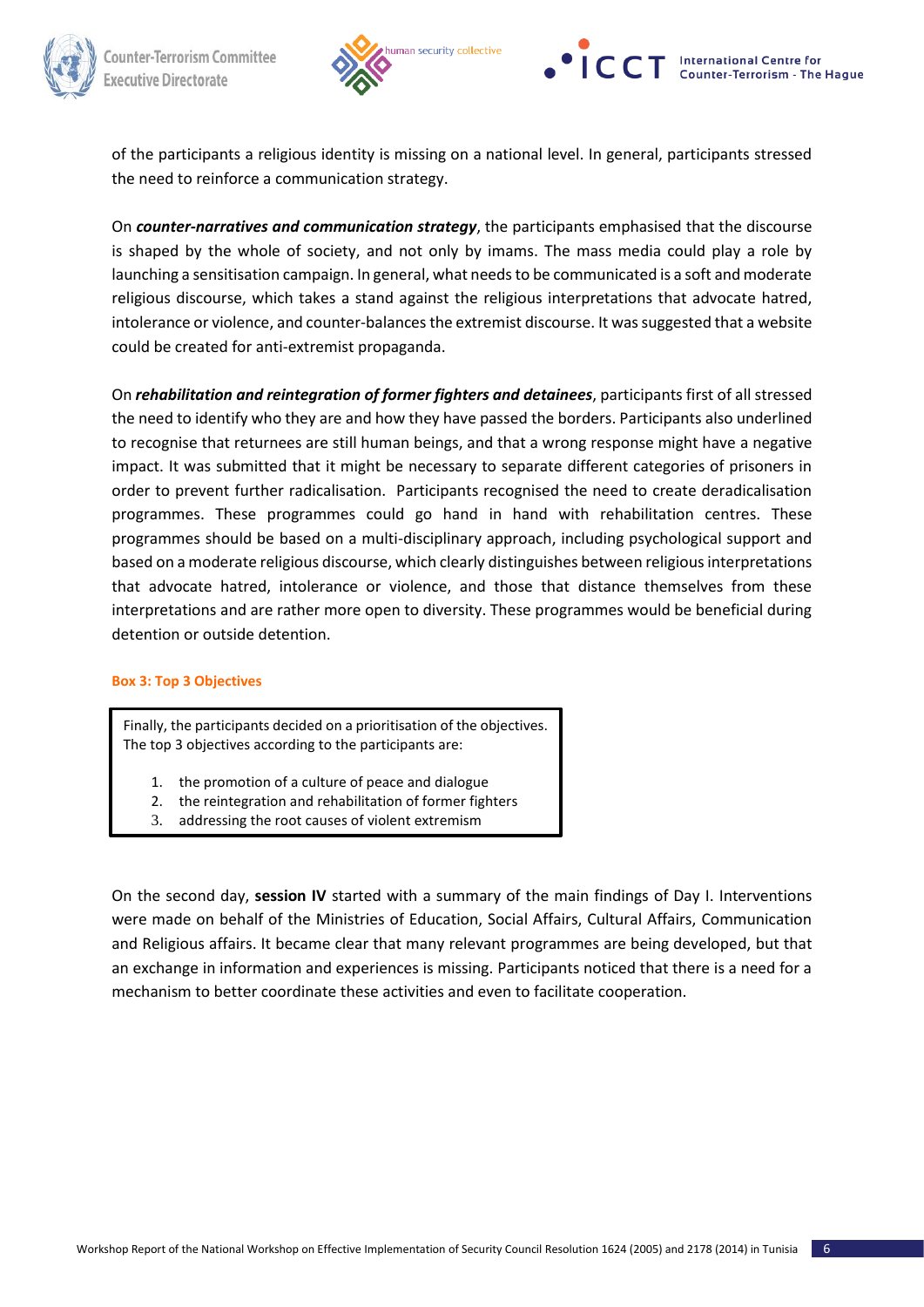







The Ministry of Education emphasised the need to include the sense of citizenship into the curriculum: How to work in your community; how to be proud of your identity; principles of citizenship, critical thinking; and constructive criticism. Moreover, the need to work with other institutes that take care of drop-outs, emphasising sport and cultural activities and organising festivals and expositions to make them feel part of society is important. The Ministry of Education called for a unified approach in which all ministries

could work together. The Ministry of Social Affairs stressed the need to coordinate with the Ministry of Education on the phenomena of drop-outs.

# **Action Planning**

**Session V** was a break-out session, during which the participants worked in small groups on action planning for five of the main objectives of Pillar I of the National Strategy. Each group worked on one particular objective. The main questions that needed to be addressed in these small groups included:

- What are the most relevant activities you are going to implement in order to support a particular objective of Pillar I?
- What are achievable goals for the first and second year?
- Who is the target group for each activity?
- How are you going to implement the activity?
- Who are the partners?
- Who takes the lead?
- What engagement mechanisms are in place or need to be set up?
- What are the necessary conditions that need to be fulfilled to facilitate this process?
- What (financial or technical) resources are needed?

After the break-out session, the small groups reported back to the plenary.

**Group I** on the *root causes of violent extremism* first presented their analysis of the root causes of violent extremism in Tunisia. They highlighted four main causes. First, they went back to the far remote underlying causes, explaining the impact neighbouring countries had on Tunisia in the 1980s as people fled (into Tunisia) from Algeria and Libya. Marginalisation of the rural regions in the north and the south has in particular impacted education. Centralisation is considered a problem and has an impact on the way of thinking and the mentality of people. This goes back to the period of independence. Particularly, tribal problems emerged after the revolution in different sections in the south. These tribal conflicts have even pushed people to pick up arms.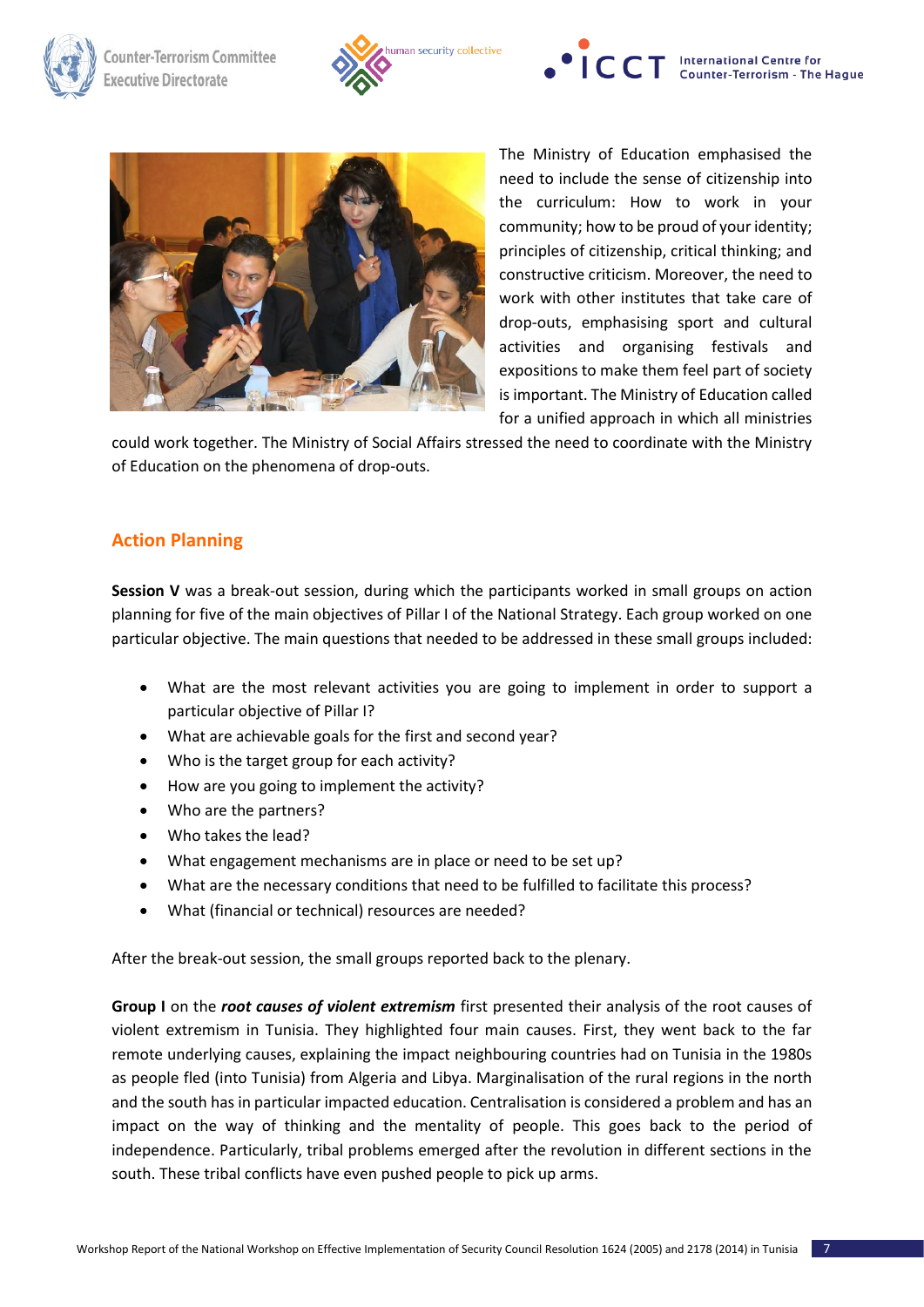



Secondly, the break-out group elaborated on the changing notion of family. What used to be a source of warmth and connection and functioned as a mechanism of resilience, is no longer fulfilling that role. Conflicts occur more and more within the families. Internet was perceived to play a large role in this process of further isolating people, since young people are no longer educated by their parents but rather by the internet. It was suggested though, that the internet could also play a positive role.

Thirdly, Tunisian society is split between religious and liberal people. This gap is getting bigger. People seem to miss the skills to debate religious notions and rather choose to ignore religion. It seems young people are lacking an alternative culture with which they can identify.

Fourthly, there is an absence of job opportunities. The break-out group suggests that one of the causes is related to the high unemployment rates. After the revolution, people seem to feel particularly hopeless, and deceived by the government for not following through on the promises made.

In developing an action plan, the break-out group stressed the importance of working with civil society and targeting different age categories. They suggested that a survey should be distributed to understand the motivation behind extremisms in the different regions. After an assessment of these motivational factors, the report could be made public. They advised to print a booklet in which underlying factors are explained, in order for first line practitioners or anyone else to recognise the early-warning signals. Clear criteria should be developed on what defines a terrorist or violent extremist and this should be communicated as well. This information could also raise awareness among families of the risks their own children are running. They advised to expose the atrocities of terrorism to everyone, and call on everyone to take responsibility. The group recognised this must be a long-term effort in which debate and communication are key elements.

## **TEXTBOX I: Good Practice of an Engagement Strategy**

## *Implementation of a CVE Strategy with Civil Society in Nigeria*

In Nigeria the Office of the National Security Advisor (ONSA) introduced in 2014 a 'soft-approach' to counter violent extremism in 6 pilot states where the impact of Boko Haram is felt most. Civil society organisations working and residing in these states are acknowledged as crucial implementers and strategists of this approach as they are closely linked to the community level where recruitment and attacks take place on a daily base.

Over the last year a core group has been formed of more than 40 NGOs and CBOs that share among themselves and with the Nigerian government the same understanding of the root causes and the necessary actions to be taken to address these causes. The group is institutionalised in a multi-stakeholder network with the name PAVE (Partnership Against Violent Extremism) in which civil society and government at state and federal level take place. At this stage PAVE is building its own capacity on CVE and designing common projects to be started early 2016. An important result of PAVE has been the increased level of trust that has been built between government and CSO since the start of the network.

**Group Table II** on *rehabilitation and reintegration of former fighters and/or detainees*, first of all stressed the need to keep recognising these individuals as human beings with rights. This break-out group identified several steps that need to be taken in order to set up an effective rehabilitation and reintegration programme for former fighters and detainees. Firstly, it will be crucial to understand the profile of individuals, in order to know who we are talking about, what their particular needs are, whether they are in the process of being tried. Minors and women might have different needs. Although, the Ministry of Justice through the directorate of prisons needs to be in the lead of the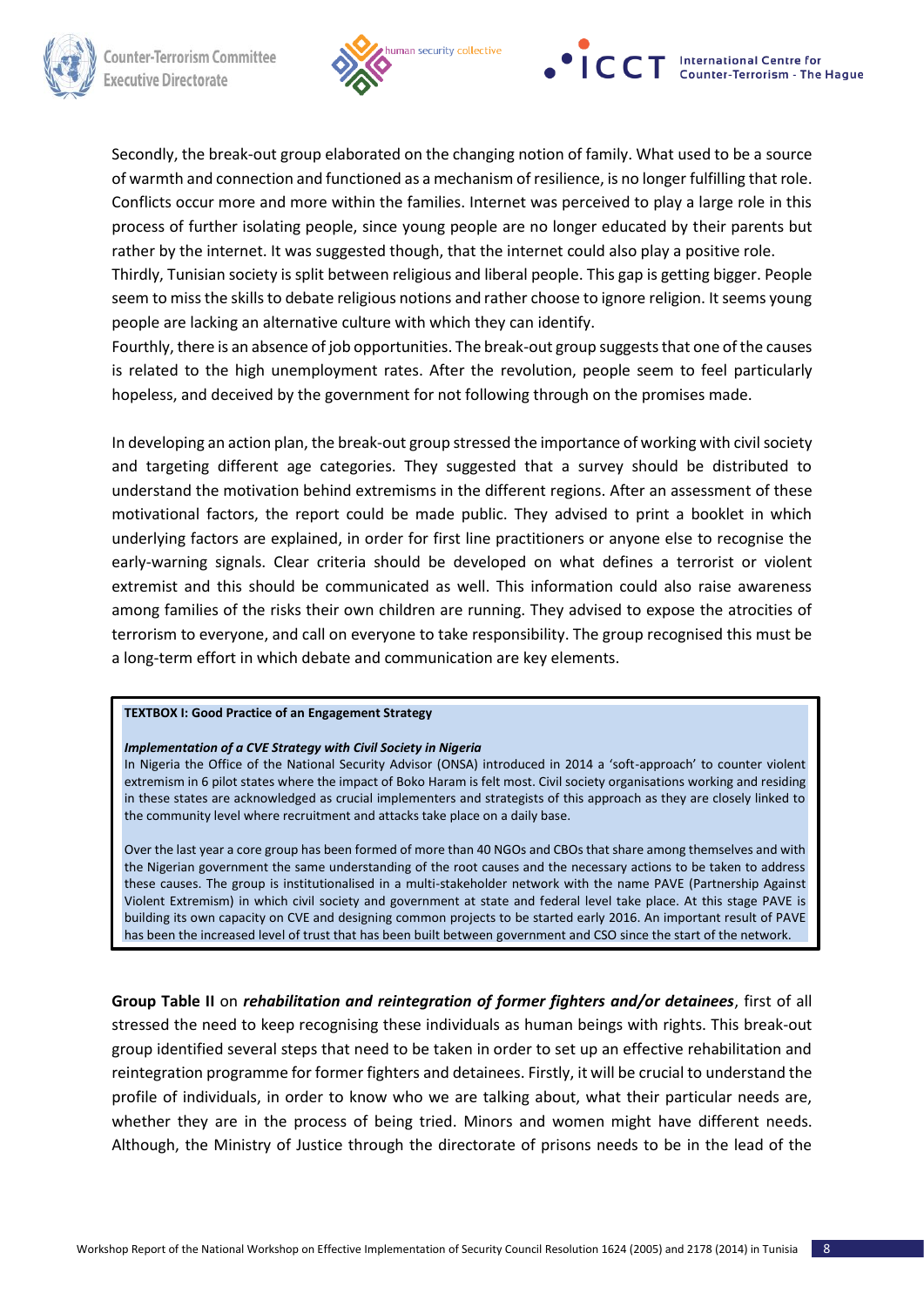



process, various other stakeholders will need to play a role as well. These include the Ministry of Interior, the Ministry of Health, the Ministry of Religious affairs, families and civil society organisations. The overall objective of the programme that needs to be designed is to build the self-confidence of the former fighters and/ or detainees. The individualised intervention programme should include psychological support, rehabilitation activities, sensitisation sessions to religion, sports activities, and other skills training in order to prepare them for reintegration into society. An individual will go through different phases and his progress will need to be monitored.

The break-out group suggested that these detainees should be separated in the prisons with intense observation, but not to the extent that they will feel too much excluded, since that might have an undermining effect.

The break-out group estimated that Tunisia would need both technical and financial support of international partners to set up a proper rehabilitation and reintegration programme and build the necessary competences with the various stakeholders.

**TEXTBOX II: Good Practices on Rehabilitation and Reintegration of Violent Extremist Offenders**

*Abstract from Global Counterterrorism Forum's [Rome Memorandum on Good Practices for Rehabilitation and](https://www.thegctf.org/documents/10162/159878/Rome+Memorandum-English.pdf)  [Reintegration of Violent Extremist Offenders](https://www.thegctf.org/documents/10162/159878/Rome+Memorandum-English.pdf)* 

*Good Practice Number 1: In developing a rehabilitation program, it is important to first clearly define the program's goals and objectives and identify indicators of success and failure.* In developing a successful rehabilitation program, the first questions that need to be answered are what the goals of this program, and how success can be defined and measured. Measurable objectives could be formulated that define which actors are involved in the initiative, what the desired results are, how progress is measured, and which specific outcomes are expected as a result of the intervention. In defining the goals and objectives for a rehabilitation program, countries could first conduct a comprehensive risk and threat assessment. Perhaps most important is defining from the outset whether the goal of the program is to change the views or merely the behavior of the inmates (deradicalisation vs. disengagement). A rehabilitation that aims for the latter is likely to be more successful in achieving its goals, but this approach may be less effective in the long-term in reducing the appeal of violent extremist ideologies and reducing the potential for further violence and terrorism. A second question for countries to consider, as appropriate, is whether the program will focus on lower and mid-level violent extremists or those in leadership (i.e. individual or collective disengagement) or both. Focusing on the leadership may have a more significant impact in the longer term, but may be more difficult to achieve. As appropriate, States could also consider establishing a broad set of metrics to gauge success, particularly those that help determine the longer term effectiveness of the programme. Recidivism has been the most commonly used statistic to judge the success of the programs. While this is clearly an important measure, there are several limitations. Not all re-offenders will be caught and prosecuted, and there are also many cases where countries lose track of the individuals who have been through these programs. As appropriate, States could consider developing a wider set of metrics which look not only at whether those individuals who have participated in the programs are caught reoffending, but also on whether they are serving as a negative influence on others to join the terrorist cause, and on the extent to which they have successfully reintegrated back into society.

(…)

*Good Practice Number 3: An important first step can be developing an effective intake, assessment & classification system for new inmates*. The important first steps in correctional management begin when a new inmate enters the prison facility. Target populations of rehabilitation programs could thus be narrowly and unambiguously defined according to set criteria. Knowing as much as possible about the inmate's personal background, criminal history, personality traits, ideology and behaviour in prison is important for making sound classification decisions and in designing effective individual rehabilitation programs. Studies have shown that there are a wide variety of motivations and factors that have pushed individuals towards violent extremism. Understanding why individual inmates have gone down the path of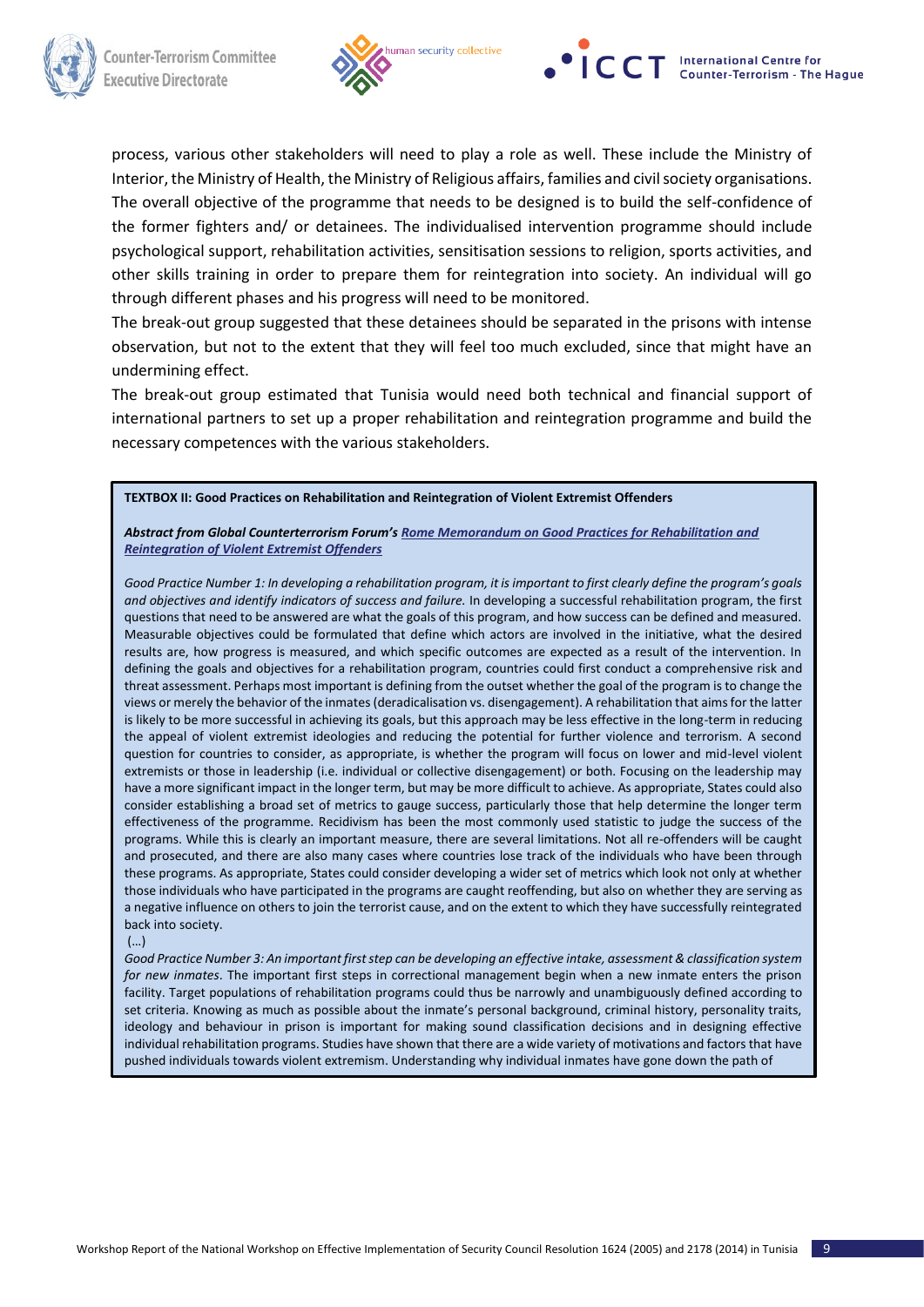





violent extremism is critical to the design of their rehabilitation program and should be an integral part of the intake and assessment process. Accurate, on-going assessment of individual needs and risks is an important element in rehabilitation. While these types of risk assessment protocols can be administered at the outset – and can be used to shape the initial classification decisions regarding individual inmates -- it is particularly important that this be done on an ongoing basis. In fact, the assessments performed later in the process may be more accurate as correctional officers will have had more time to interact with and observe the inmate. Re-administering risk assessment protocols at regular intervals is important to inform risk assessment and management decisions including placement, program progression and security classification. The results of these periodic assessments will also assist prison officials in estimating the impact of the intervention strategies, detecting changes in prisoner attitudes, and deciding whether the particular intervention strategies need to be adjusted. The bottom line is that different categories of prisoners may require different intervention strategies according to the risk indicators identified in the course of their assessment. Rehabilitative programs could also be tailor-made to fit the unique characteristics of individual inmates. For example, convicted terrorists may need a different type of program than individuals incarcerated for non-terrorism offenses who are suspected of having violent extremist views. A different approach may also be required for long-term versus shortterm inmates, and for extremist leaders versus followers. For instance, whereas rehabilitative efforts for low-risk prisoners might involve extensive engagement of fellow inmates and external communities, programs for high-risk prisoners may need to be adapted to a more extensive security context and may require less involvement of third parties. Similarly, some individuals might radicalize or improperly influence other inmates, including non-terrorists. In some cases, it might be appropriate to segregate such individuals by assigning them to separate housing units in order to deny violent extremists the opportunity to influence vulnerable prisoners in the general population. In addition, prisons could also assess during the intake process which individuals are suitable candidates for rehabilitation programs and which are not. Rehabilitation and reintegration programs have a greater chance of success when inmates are willing participants. Since some individuals may be reluctant or unwilling to cooperate, relevant national institutions can make careful evaluations of who should be included in these programs and assess the necessary prerequisites according to relevant, fair and transparent criteria.

See also ICCT Paper *[Designing Rehabilitation and Reintegration Programmes for Violent Extremist Offenders: A Realist](http://www.icct.nl/publications/icct-papers/designing-rehabilitation-and-reintegration-programmes-for-violent-extremist-offenders-a-realist-approach)  [Approach](http://www.icct.nl/publications/icct-papers/designing-rehabilitation-and-reintegration-programmes-for-violent-extremist-offenders-a-realist-approach)*

**Group III** on *countering incitement to terrorism and violent extremism* proposed to deal with this objective through an intensive training session with imams, religious leaders and civil society, and concentrate these activities on all regions in the country. The proposed training programme would take 2 years. The first year would entail an intensive training, followed in the second year with the evaluation of the imams. With respect to legislation,



the break-out group argued that the concept should be clearly defined in the criminal code and that the scope should also include indirect incitement.

The participants of this break-out group furthermore stressed that countering incitement also entails prevention activities. This should start with awareness raising among vulnerable young people and their families and communities in order for them to recognise the first symptoms of radicalisation. These capacity building activities could entail training sessions or public events such as culture activities to bring the message across.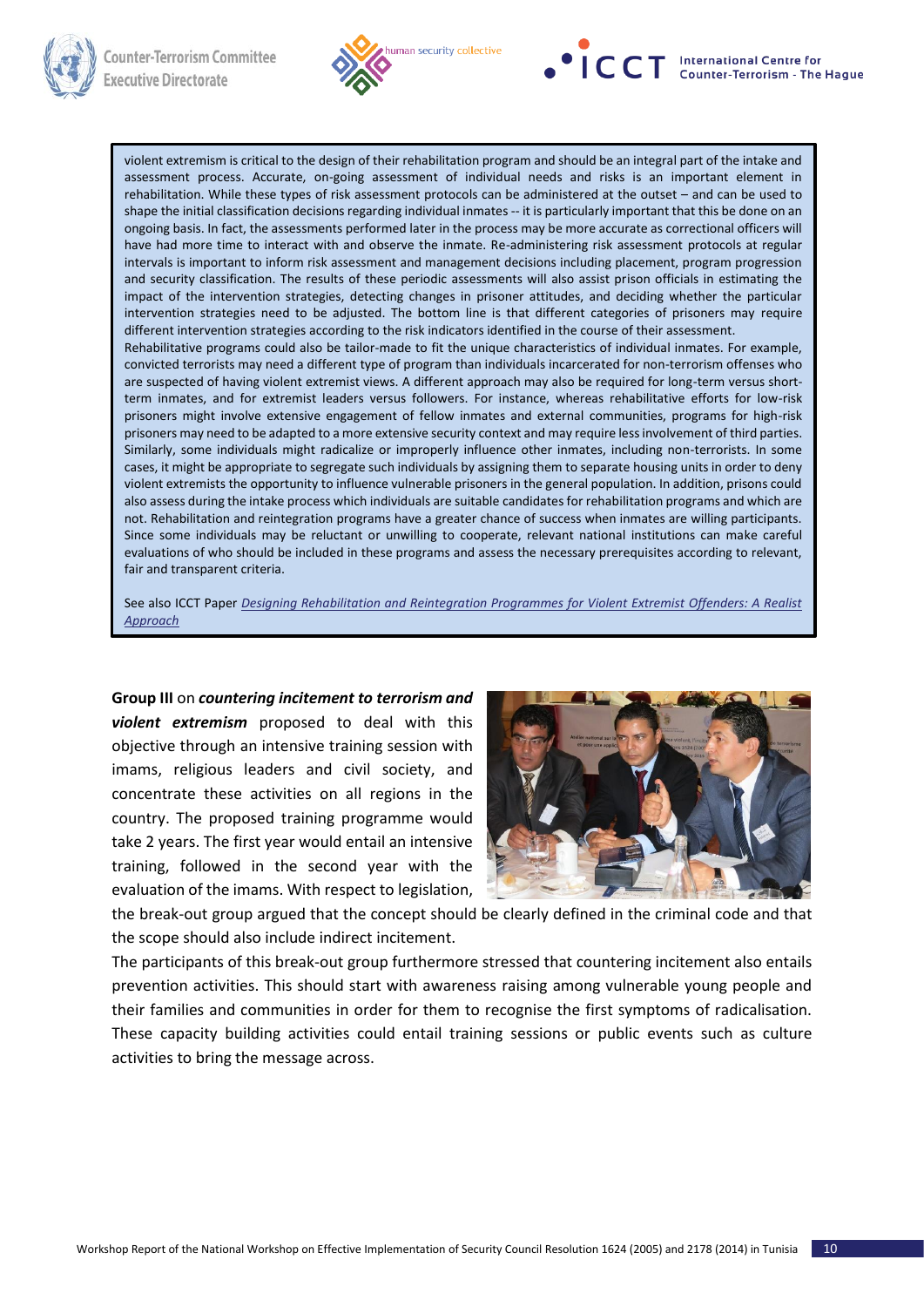



## **TEXTBOX III: Good Practice on Legislating**

### *Abstract from ICCT-paper[: Incitement to terrorism: A matter of Prevention or Repression?](http://icct.nl/publication/incitement-to-terrorism-a-matter-of-prevention-or-repression)*

There are 5 elements that should be taking into account when legislating incitement to terrorism:

- 1. Target conduct: It concerns inciting *terrorism*, so a definition in criminal law is needed to define the scope of that conduct (terrorism).
- 2. Content of speech: Should that concern incitement or also apologise? Should direct or indirect provocation also fall under the scope? What about glorification or denigration of victims? One can assume that it includes a direct call to engage in a terrorist act, but does it also include other forms of speech that vocalise a more indirect support for terrorism? For instance in the sowing and nurturing in their audience the ideological foundation from which the willingness to act then emerges. In this category, one finds an element of accumulation until a certain threshold is passed.
- 3. Public versus non-public speech? And how public? Are statements in a madrassa public? In a living room where a meeting of like-minded people take place? One could use as an indicator that the speech needs to be directed at a non-specific audience rather than a private communication to an individual or a specifically defined group, but than anything on a special blog or closed forum would fall outside the scope. For this, it is important to take the totality of the circumstances into account.
- Double intent (mens rea): There needs to be an intent to commit the criminal act of incitement and the specific intent of terrorism to be committed as a result of it. One would therefore require to have knowledge of the impact of the speech.
- 5. Causal link: this is again a question of threshold. It is advised to proof imminence and likelihood, and direct and immediate connection between the speech and the likelihood or occurrence of such violence. These criteria have been set in various judicial cases as requirements that will prevent premature restriction of the freedom of speech. Yet the terrorist attack itself does not need to have taken place. In considering the significance and the credible nature of the danger, the author and the address of the message, as well as the context in which the offence is committed, should be taken into account.

**Group IV** on *counter-narratives* presented a plan on how to define a moderate religious discourse. The participants explain that such a discourse should be related to reality, in harmony with the national identity and based on the national heritage. Moreover, religious experts should explain how the moderate enlightened interpretation of Islam relates to modern live and the cultural heritage. Such interpretation should furthermore be in line with respect for human rights and make a distinction between religious interpretations that advocate hatred, intolerance or violence, and those that distance themselves from these interpretation and are rather more open to diversity. Since part of the problem with the spreading of extremist mainly wahabist messages is perceived to origin from the satellite channels from the Gulf region, that are broadcasting hate preachers and politicians from islamist parties allied with these channels, the government needs to take action against these channels; and the mass media should play its role in spreading a moderate narrative and educating on the interpretation of the Islam.

Apart from using the mass media, in particular schools and institutes specialised in religion where young people and university students are coming, should be targeted.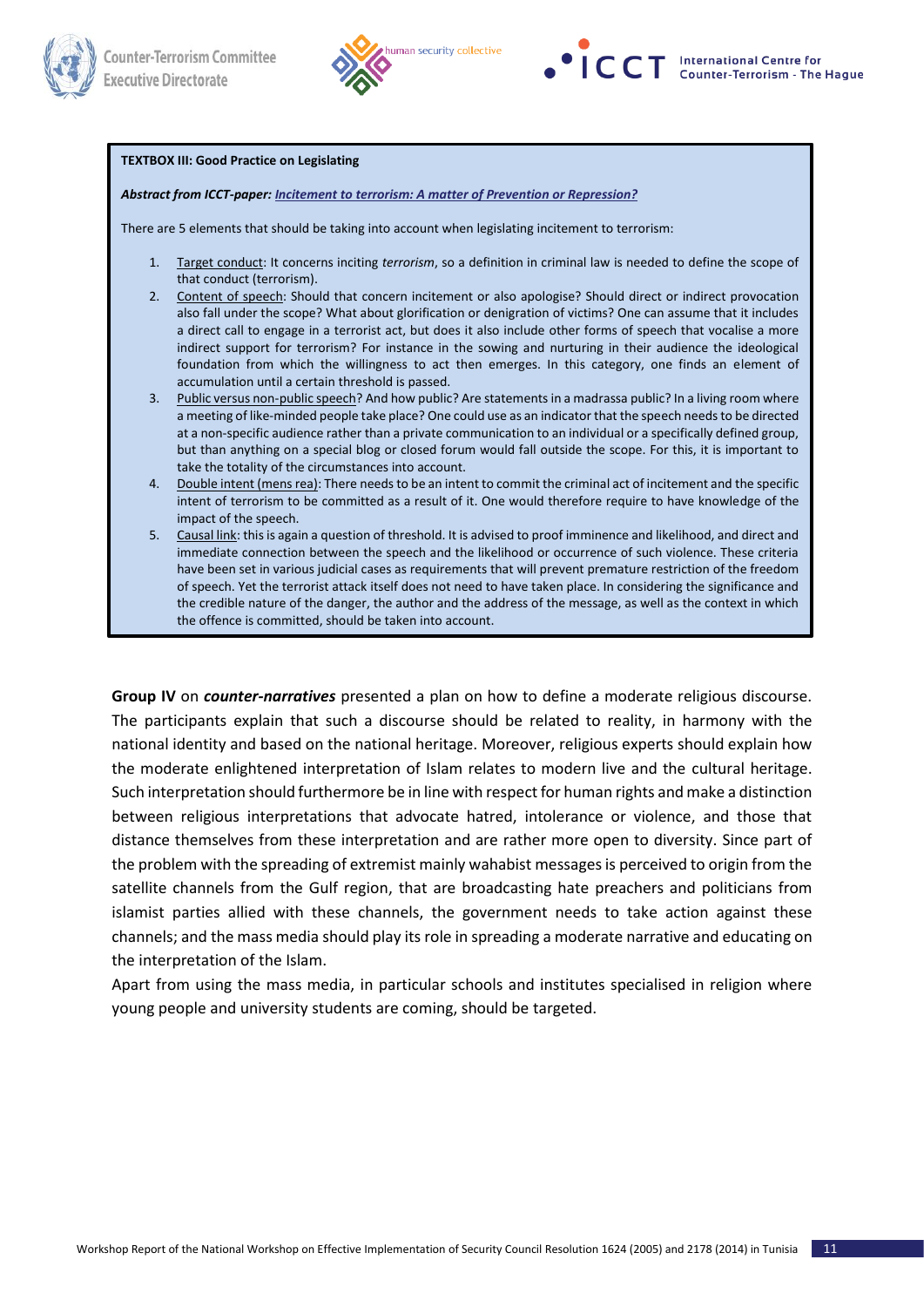



#### **TEXTBOX IV: Good Practice on Counter Narratives**

#### *Abstract from ICCT paper[: Responding to Cyber Jihad: Towards an Effective Counter Narrative](http://icct.nl/publication/responding-to-cyber-jihad-towards-an-effective-counter-narrative/))*

Counter-actions against cyber jihad can be repressive measures and soft measures. Repressive measures are focussed on denial of access to the extremist narratives that are spread by terrorist organisations and their supporters, by taking down websites or blocking messages, as well as the prohibition of communicating and spreading radical content, and henceforth criminal prosecution of those behind it. The effectiveness of these repressive, negative and punitive measures is highly debatable. For instance the removal of content on the internet by governments ('take down strategy') has a limited effect, since it is very easy to set up new –as yet unknown to authorities- websites to repost the content. (…)

While 'take down measures' target the open-access websites, effective 'take downs' should also aim to take down the different (hidden) levels of platforms used for communication. However, this policy might deprive intelligence services of a surveillance opportunity, if they lose the point of entrance to vital information about the extremist organisation. (…)

In the category of soft measures, (...), there are four different categories of strategic communication. The first three categories relate to the ways in which actors can respond to the narratives of jihadist organisations. The fourth category is distinct, and deals with the manner in which the activities of jihadist organisation are reported and discussed in the public domain of the regular media. The first category concerns public information campaigns with regard to Western involvement in conflict zones, the explanation of the foreign policy position with regard to sensitive topics, and a narrative of one's own with regard to Western values. Public information campaigns could also take shape if government authorities would consistently share fact sheets with regular media desks, in order for them to report on those in their news bulletins and newspapers. This category seems obvious, but is often taken for granted, and therefore not carefully considered. It furthermore only contributes effectively as a positive instrument against the cyber jihad, when it is perceived as a genuine message. This implies that a message in itself is not enough, if there aren't any actions showing for it, or –worse- if actions are contradicting what is being proclaimed. (…)The second category concerns the *alternative narrative*. Here, it is important to challenge the extremist narrative, and to sow seeds of doubt in the minds of those who are on a quest for guidance in their lives. It might also contribute to the ability of critical thinking, and educating those who are religious illiterates.

An example of such an alternative narrative is the programme called 'Radical Middle Way', which was founded in the UK after the 7/7 attacks on the London transport systems. The programme is supported by the Home Office's Research Information and Communication Unit (RICU). It is a network aimed to connect moderate Islamic scholars and other credible community leaders with other Muslims in order to discuss the role and place of religion in the 21st century. (…)In order to be able to produce an effective alternative narrative, it is vital that one understands the motivational factors of those who are radicalised towards an extremist interpretation of Islam. In response to some of the motivational factors, especially the ones that relate to grievances, it is possible to point to alternative (non-violent) ways to address these grievances.

#### (…)

A counter narrative [the third category] should directly counter the (stream of) extremist messages that are sent around. This could include debunking myths, responding to misrepresentation of facts, showing the atrocities committed, and piercing the aura of heroism and camaraderie. Formulating and communicating effective counter narratives start also with an in-depth understanding of the various aspects of the extremist narratives. An effective counter narrative campaign furthermore requires a long-term commitment of a variety of stakeholders and commitment to pro-actively search for the narratives that need countering. They should thus be timely and responsive to events.

An example of a counter narrative programme is the 'Say No to Terror online campaign 'Noise'.

'Say No to Terror' is a communication campaign which uses a variety of mechanisms including short videos and posters for communicating a counter narrative to selected elements of the terrorist narrative to be communicated via various media outlets. The website is entirely in Arabic and hosts information content as well as videos, posters and links to social media platforms. The narrative that is countered is the master narrative of Al-Qaeda which claims that the West is waging war on Islam, that the West is the major enemy, Muslim rulers are the agents of the West, the establishment of Israel is a humiliation and an injustice that Muslims must rectify, Muslims have a duty to wage violent jihad, selfsacrifice is the route to victory, and ending injustice and suffering requires restoring the Caliphate. In the message to counter the extremist narrative this campaign emphasises that those who join terrorist groups are misled and that the terrorist lifestyle is damaging. It moreover stresses that terrorism destroys individuals and families. It thus communicates that terrorists are the real enemy, the real oppressors who attempt to brainwash children and youth. Muslims are suffering at the hands of terrorist criminals who kill other Muslims.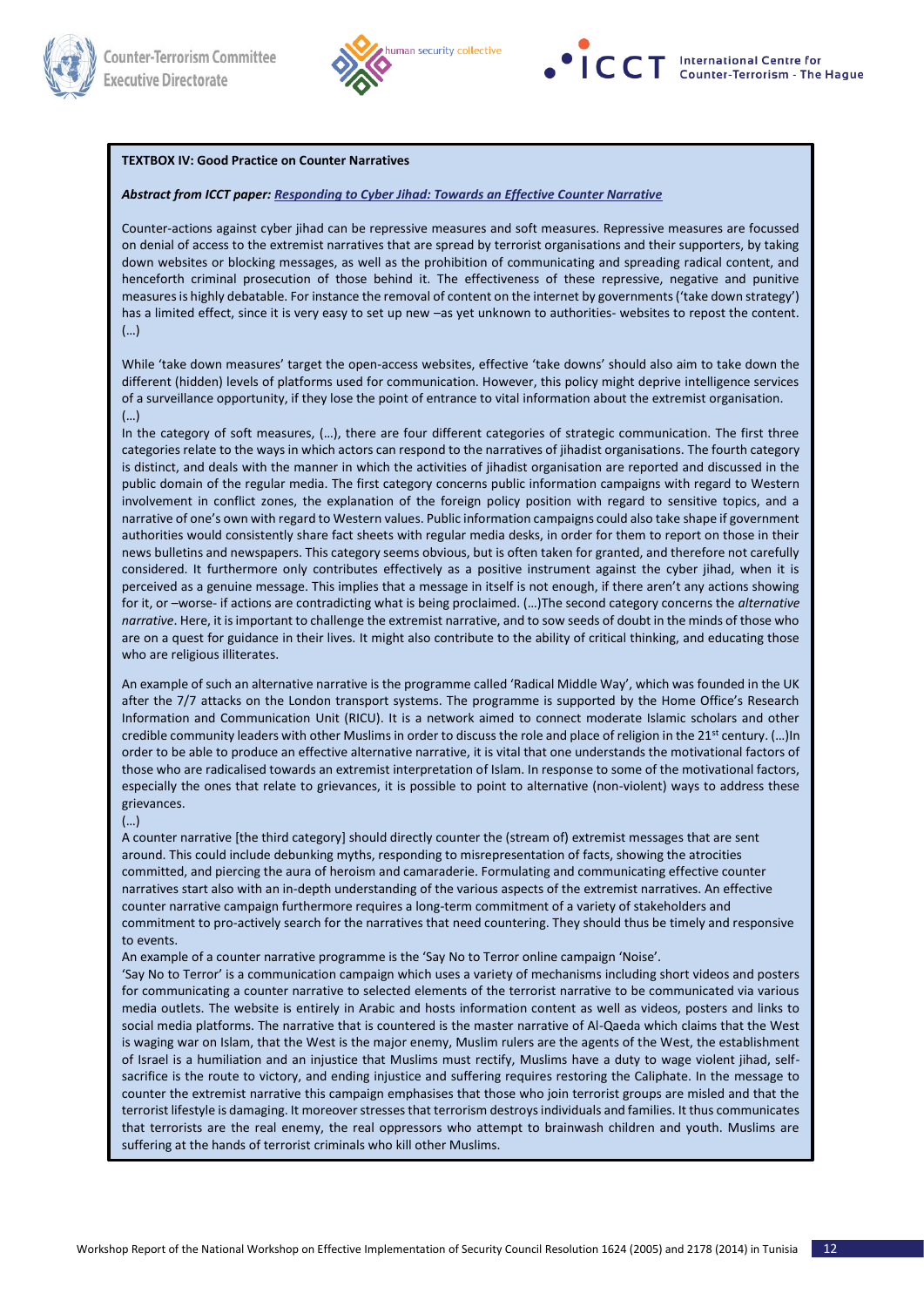



It also aims at undermining the heroic image of terrorist leaders, claiming that they are liars and manipulators, who use Islam to serve their personal agenda. In the campaign, there is also focus on the obligation of all Muslims to be vigilant against terrorist manipulators and to protect themselves and their families from the scourge of terrorism. In contrast with the master narrative of al-Qaeda which imposes on Muslims a religiously sanctioned moral obligation to contribute to a violent jihad, the 'Say No to Terror' campaign communicates moral obligation that follows from an interpretation of the Quran to protect themselves from extremism and terrorism. (…)

A counter narrative should directly counter the (stream of) extremist messages that are sent around. This could include debunking myths, responding to misrepresentation of facts, showing the atrocities committed, and piercing the aura of heroism and camaraderie. Formulating and communicating effective counter narratives start also with an in-depth understanding of the various aspects of the extremist narratives. An effective counter narrative campaign furthermore requires a long-term commitment of a variety of stakeholders and commitment to pro-actively search for the narratives that need countering. They should thus be timely and responsive to events.

**Group V** on *dialogue and culture of peace and tolerance, and the role of education* presented their idea to establish an observatory, which would be an independent state institution to monitor extremism. This observatory should create a database with the relevant information on hot spots of extremism and international experiences with counter measures. The observatory will define the road map to train experts in research and create a knowledge network



with international experts. Additionally, dedicated programmes could be developed through this observatory that should target parents and young people. They should be engaged in disseminating the knowledge and participate in public campaigning activities to raise awareness.

## **TEXTBOX V: Good Practice on Organising Research and Dissemination of Practitioners' Experiences**

The *Radicalisation Awareness Network* (RAN) was established by the European Commission of the European Union in 2011. RAN functions as a network that connects first-line practitioners, field experts, social workers, teachers, NGO's, civil society organisations, victims' groups, local authorities, law enforcement, academics and others involved in preventing radicalisation and violent extremism throughout Europe. Recently, the RAN Centre of Excellence was established, which has nine different working groups:

- RAN C&N: Communications & Narratives
- RAN EDU: Education
- RAN EXIT: Exit strategies
- RAN LOCAL: Local authorities
- RAN P&P: Prison & Probation
- RAN POL: Police & Law Enforcement
- RAN H&SC: Health & Social Care
- RAN YF & C: Youth, Families & Communities
- RAN RVT: Remembrance of Victims

The RAN working groups gather good practices on the various topics and present policy recommendations to the EU and the Member States. See [this link](https://gallery.mailchimp.com/c3beef00c1800c927c40284a8/files/Mission_Statements_RAN_Working_Groups.pdf) for more info.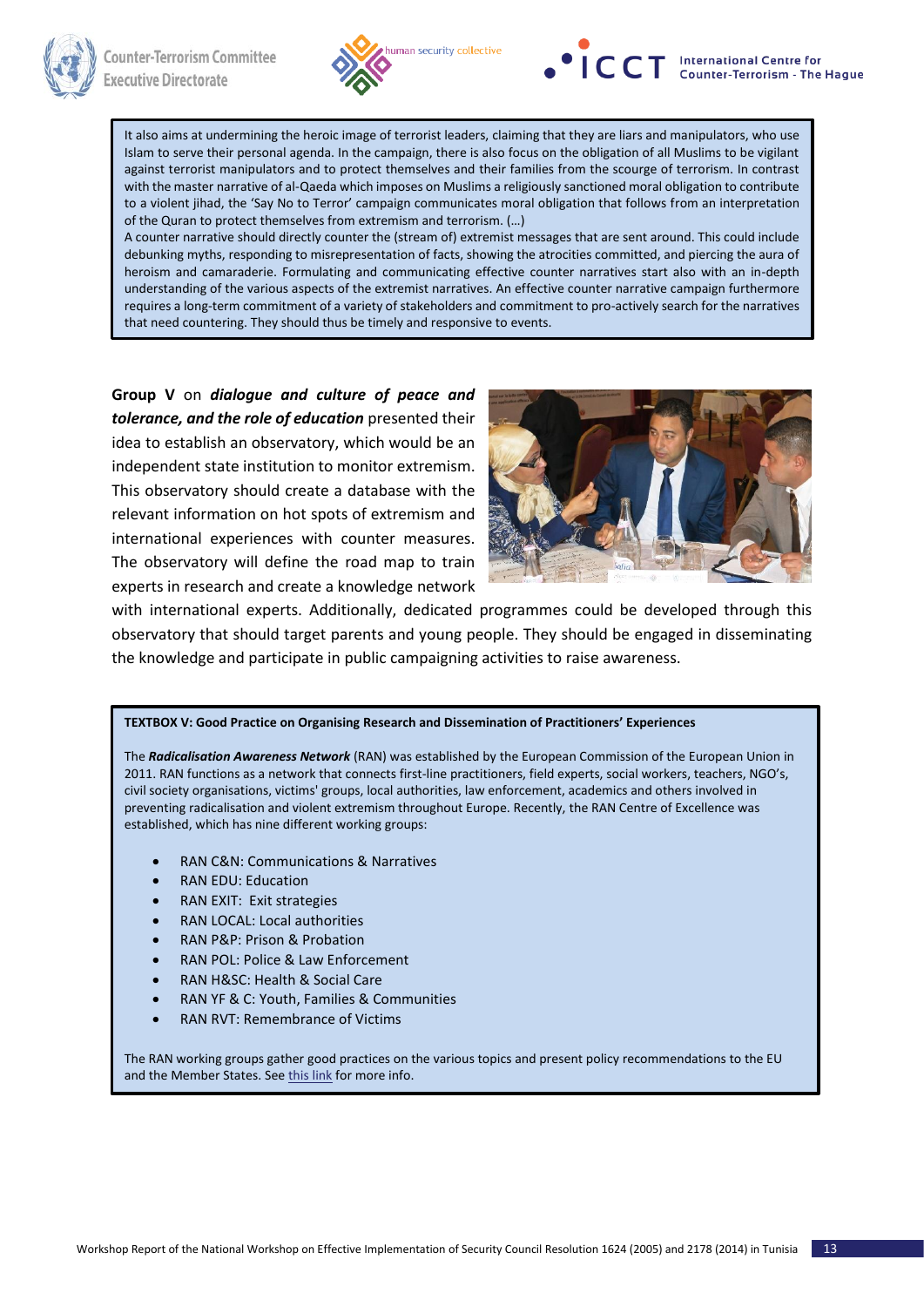





During the **closing session**, many participants expressed appreciation for the two-day workshop, as it provided space to discuss ideas for the implementation of the National Strategy with representatives from many ministries and few civil society representatives. There was a genuine appreciation of the many new ideas shared as a result of this multi-stakeholder approach. Therefore the need for followup engagement mechanisms was stressed by the participants. In order to ensure that the National Strategy would be implemented in an inclusive, multi-stakeholder and multi-disciplinary manner, the participants underlined the fact that such mechanism is not yet in place and that they would benefit from third party facilitation to organise themselves in defining the kind of mechanism that would fit their needs and the overall objective.

# **Concluding Remarks and Moderator's Recommendations**

The main objective of the workshop was to find openings for dialogue and engagement between both government and civil society representatives in order to implement the objectives of Pillar I of the National Strategy Against Extremism and Terrorism. The main objectives of Pillar I are:

- promoting a culture of peace and dialogue, and the role of education;
- countering incitement to terrorism and other legislation;
- addressing the root causes of violent extremism;
- development of a strategy on preventing violent extremism;
- counter-narratives and communication strategies;
- reintegration and rehabilitation of former fighters; and a definition of violent extremism.

The participants decided on a prioritisation of the objectives. The top 3 objectives according to the participants are:

- 1. the promotion of a culture of peace and dialogue
- 2. the reintegration and rehabilitation of former fighters
- 3. addressing the root causes of violent extremism

In order to ensure effective engagement between government and civil society, all stakeholders need to invest in trust building. This should be a long-term investment towards equal partnerships with respect for each other's unique role. It will also be very important to engage women in this process and to let them take the lead in activities. Working towards effective engagement starts with a common understanding of the security challenges the society is facing. Developing a common security concept that is shared by all stakeholders in this process is therefore key. A number of steps were identified that could help this process along:

- information sharing;
- consultation;
- involvement;